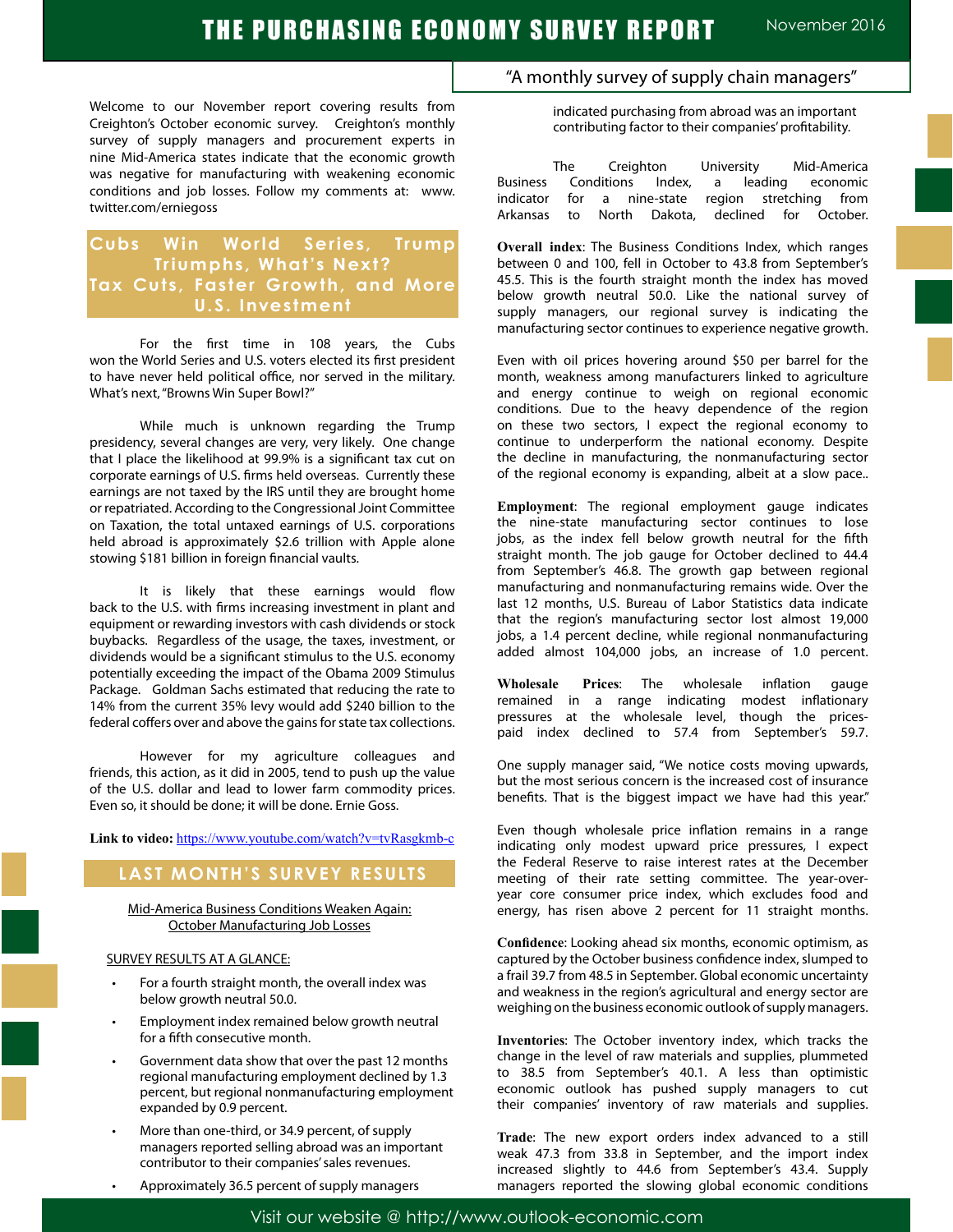| "A monthly survey of supply chain managers"                                                                                                                              |
|--------------------------------------------------------------------------------------------------------------------------------------------------------------------------|
| further damage the international banking sector and<br>reduce business lending at a time when it should be<br>growing.                                                   |
| Survey results for November will be released on the first business                                                                                                       |
| day of next month, December 1.                                                                                                                                           |
| Follow Goss on twitter at http://twitter.com/erniegoss<br>For historical data and forecasts visit our website at:<br>http://www2.creighton.edu/business/economicoutlook/ |
|                                                                                                                                                                          |
|                                                                                                                                                                          |
|                                                                                                                                                                          |
|                                                                                                                                                                          |
|                                                                                                                                                                          |
|                                                                                                                                                                          |
|                                                                                                                                                                          |
|                                                                                                                                                                          |
|                                                                                                                                                                          |
|                                                                                                                                                                          |
|                                                                                                                                                                          |
|                                                                                                                                                                          |
|                                                                                                                                                                          |
|                                                                                                                                                                          |
|                                                                                                                                                                          |
|                                                                                                                                                                          |
|                                                                                                                                                                          |
|                                                                                                                                                                          |
|                                                                                                                                                                          |
|                                                                                                                                                                          |
|                                                                                                                                                                          |
|                                                                                                                                                                          |
|                                                                                                                                                                          |
|                                                                                                                                                                          |
|                                                                                                                                                                          |
|                                                                                                                                                                          |
|                                                                                                                                                                          |
|                                                                                                                                                                          |
|                                                                                                                                                                          |
|                                                                                                                                                                          |

### "A monthly survey of supply chain managers"

# THE PURCHASING ECONOMY SURVEY REPORT November 2016

were restraining export growth while the domestic economy slowdown was curtailing buying from abroad.

In the Creighton October survey supply managers were asked to gauge the importance of international markets to their company. More than one-third, or 34.9 percent, of supply managers reported that selling abroad was an important contributing factor to their companies' revenues and profitability. Approximately 36.5 percent of supply managers indicated purchasing from abroad was an important contributing factor for their companies' profitability.

**Other components**: Components of the October Business Conditions Index were new orders at 41.4, down slightly from 41.9 in September; production or sales index was 39.1, down from 45.7 in September; and delivery speed of raw materials and supplies rose to 55.6 from last month's 53.1.

The Creighton Economic Forecasting Group has conducted the monthly survey of supply managers in nine states since 1994 to produce leading economic indicators of the Mid-America economy. States included in the survey are Arkansas, Iowa, Kansas, Minnesota, Missouri, Nebraska, North Dakota, Oklahoma and South Dakota.

The forecasting group's overall index, referred to as the Business Conditions Index, ranges between 0 and 100. An index greater than 50 indicates an expansionary economy over the course of the next three to six months. The Business Conditions Index is a mathematical average of indices for new orders, production or sales, employment, inventories and delivery lead time. This is the same methodology, used since 1931, by the Institute for Supply Management, formerly the National Association of Purchasing Management.

### **MID-AMERICA STATES**

#### **ARKANSAS**

Arkansas' overall index for October sank to 41.5 from 45.7 in September. Components of the index from the monthly survey of supply managers were new orders at 35.0, production or sales at 37.8, delivery lead time at 56.7, inventories at 35.0, and employment at 42.9. Gains for nondurable goods manufacturers in the state were more than offset my losses for the larger durable goods sector. Percent of job changes over 12 months; Manufacturing, -0.5%; All nonfarm,+1.6%.

The October Business Conditions Index for Nebraska fell to 43.3 from 44.6 in September. Components of the index from the monthly survey of supply managers were new orders at 40.5, production or sales at 38.2, delivery lead time at 54.7, inventories at 39.0, and employment at 44.3. Manufacturers with ties to agriculture and energy continue to experience downturns in economic activities. On the other hand, food processors in the state are detailing improving economic conditions. Percent of job changes over 12 months; Manufacturing,  $-0.1\%$ ; All nonfarm,  $+1.0\%$ .

#### IOWA

The October Business Conditions Index for Iowa rose slightly to a frail 48.9 from September's 48.0. Components of the overall index from the monthly survey of supply managers were new orders at 39.4, production or sales at 47.8, delivery lead time at 55.8, employment at 51.2, and inventories at 50.2. Metal producers and machinery manufacturers experienced downturns in economic activity. Additionally, food processors recorded cutbacks in business activity. Percent of job changes over 12 months; Manufacturing, -1.9%; All nonfarm, +1.9%.

#### **KANSAS**

The Kansas Business Conditions Index for October slumped slightly to 43.7 from 43.9 in September. Components of the leading economic indicator from the monthly survey of supply managers were new orders at 47.8, production or sales at 37.9, delivery lead time at 36.5, employment at 48.9, and inventories at 47.3. Durable goods producers, including machinery manufacturers, experienced downturns in economic activity. This more than offset slight gains for nondurable goods producers, such as food processors. Percent of job changes over 12 months; Manufacturing, -0.4%; All nonfarm, -0.4%. MINNESOTA

- The U.S. economy expanded at an annual rate of 2.9% the third quarter of 2016, marking the strongest quart of growth in two years.
- In October 2016, the U.S. added 161,000 jobs with unemployment rate of 4.9% which was down from 5 in September. Most importantly, wages expanded 0.4% for the month, the best growth since before the recession.
- The S&P/Case-Shiller home price index for August w up 5.3% above the index for August 2015.

The October Business Conditions Index for Minnesota increased to 48.7 from September's 48.4. Components of the overall October index from the monthly survey of supply managers were new orders at 40.4, production or sales at 38.1, delivery lead time at 62.3, inventories at 44.8, and employment at 57.8. Durable goods manufacturers in the state, such as metal producers and machinery manufacturers, recorded losses for the month. This activity more than offset gains for nondurable goods producers such as food processors. Percent of job changes over 12 months; Manufacturing, -0.2%; All nonfarm, +1.6%.

- The Creighton PMI fell below growth neutral for Octob and the U.S. PMI stood at a weak 51.5 for the month.
- The U.S. labor participation rate, the share of the population (age 16 and above) in the labor force, ticke down to 62.8% as 435,000 Americans left the labor for (often termed discouraged workers).

#### MISSOURI

The October Business Conditions Index for Missouri slumped to 41.6 from September's 47.3. Components of the overall October index from the survey of supply managers were new orders at 40.1, production or sales at 40.1, delivery lead time at 51.7, inventories at 35.2, and employment at 43.0. Fabricated metal producers and machinery manufacturers in the state continue to experience pullbacks in economic activity, especially for those firms linked to international markets and agriculture. Percent of job changes over 12 months; Manufacturing, -0.9%; All nonfarm,+1.1%.

#### NEBRASKA

#### NORTH DAKOTA

North Dakota's leading economic indicator for October once again sank below growth neutral 50.0. The Business Conditions Index for the month fell to 40.5 from 48.2 in September. Components of the overall index from the monthly survey of supply managers were new orders at 37.2, production or sales at 47.8, delivery lead time at 51.1, employment at 37.7, and inventories at 28.7. Both durable and nondurable goods firms in the state, especially those linked to farming and energy, experienced pullbacks in economic activity for the month. Percent of job changes over 12 months; Manufacturing, -2.3%; All nonfarm, -1.3%.

#### OKLAHOMA

After moving above growth neutral for May, Oklahoma's Business Conditions Index has been below growth neutral 50.0 for five consecutive months. The October index sank to a regional low of 38.8 from 40.3 in September, also a regional low. Components of the overall October index from a survey of supply managers in the state were new orders at 47.7, production or sales at 35.2, delivery lead time at 57.8, inventories at 19.2, and employment at 33.9. Both durables goods producers and nondurable goods manufacturers linked to energy continue to lose jobs. Percent of job changes over 12 months; Manufacturing, -6.9%; All nonfarm, -0.7%.

#### SOUTH DAKOTA

The Business Conditions Index for South Dakota fell to 46.8 from September's regional high of 51.1. This is the first time the index has moved below growth neutral after nine straight months above the 50.0 threshold. Components of the overall index for the October survey of supply managers in the state were new order at 47.8, production or sales at 37.5, delivery lead time at 57 inventories at 45.6, and employment at 42.1. Manufacturers the state linked to agriculture, energy and international marke detailed downturns in economic activity. Percent of job chang over 12 months; Manufacturing, -2.2%; All nonfarm, +2.5

## **THE BULLISH NEWS**

# **THE BEARISH NEWS**

# **WHAT TO WATCH**

L

Ĩ

- • **Federal Reserve (Fed) Meetings**: On Dec. 14, the interest rate setting committee of the Fed meets consider changing short-term interest rates. While th will very likely raise short term rates by  $\frac{1}{4}\%$ , they m also signal another rate hike in the first quarter of 2017 This would bearish news for stocks.
- **The Jobs Report:** On Dec. 2, the Bureau of Lab Statistics will release the November jobs report. Anoth very strong report (i.e. more than 200,000 jobs) will pu the Federal Reserve to raise rates in December, and again in the first quarter of 2017.
- $\cdot$  **PMIs for U.S. and Mid-America:** On Dec. Creighton and the Institute for Supply Management will release their readings on manufacturing in Mi America and U.S. Another set of readings below grow neutral 50.0 will be bearish for U.S. stocks and bullish bond prices.

# **Goss Eggs (Recent Dumb Economic Moves)**

• The U.S. Justice Department recently proposed that Deutsche Bank pay \$14 billion for its role in a mortga securities scandal that contributed to the 2008-20 financial meltdown. This fine or "shakedown" represent two-thirds of the market value of the bank and w